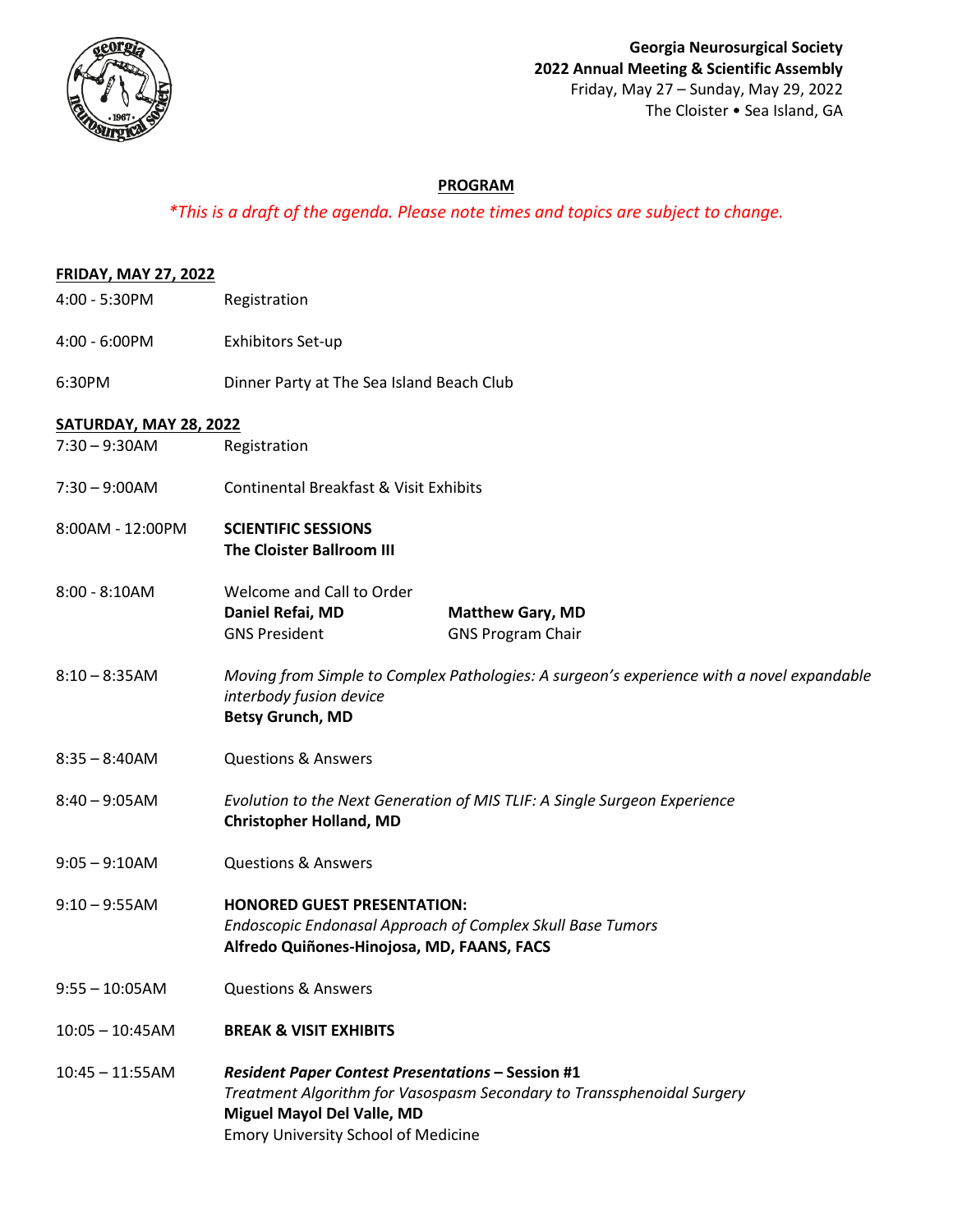*Novel adeno-associated viral (AAV) vectors for preferential targeting of peripheral nerve tumors* **Alex Greven, MBA** Emory University School of Medicine

*Idiopathic Ventral Spinal Cord Herniation: A Review and Lessons Learned From a Recent Case* **Tejas A. Sardar, BS** Medical College of Georgia at Augusta University

*The Utility of Flexion-Extension MRI in the Identification of Surgical Cervical Spine Pathology* **Christopher Banerjee, MD** Medical College of Georgia at Augusta University

*Artificial Neural Network Modeling of Clinical Outcomes in Subarachnoid Hemorrhage* **Tyler Steed, MD, PhD** Emory University School of Medicine

*Comparative analysis of subdural drain techniques for chronic subdural hematoma management: a retrospective pilot study* **Sepehr Saberian, BS** Morehouse School of Medicine

*Management and Long-term Outcomes in Patients with Infectious Intracranial Aneurysms* **Laurie Dimisko, BS** Emory University

11:55 – 12:05PM Resident Paper Questions & Answers

7:00PM GNS Executive Committee & Honored Guest Dinner

## **SUNDAY, MAY 29, 2022**

- 7:00 8:00AM GNS Board of Directors Meeting
- 7:00 9:30AM Registration
- 7:00 8:30AM Continental Breakfast & Visit Exhibits
- 8:00AM 12:00PM **SCIENTIFIC SESSIONS The Cloister Ballroom III**

8:00 – 8:50AM *Resident Paper Contest Presentations* **– Session #2** *10-Year Experience of Skip Anterior Cervical Corpectomy and Fusion* **Steve H. Monk, MD** Atrium Health/Carolina Neurosurgery & Spine Associates

> *Surgical Intervention for Primary B-Cell Lymphoma of the Spine: A Systematic Review and Meta-Analysis of Clinical Presentation, Histological Markers, Treatments and Survival Outcomes.* **Neal A Patel, BA** Mercer University School of Medicine

> *Injury-site Co-targeting of Platelet Adhesion and Complement Activation: A Novel Translational Strategy for Acute Ischemic Stroke Management* **Ali Alawieh, MD, PhD**